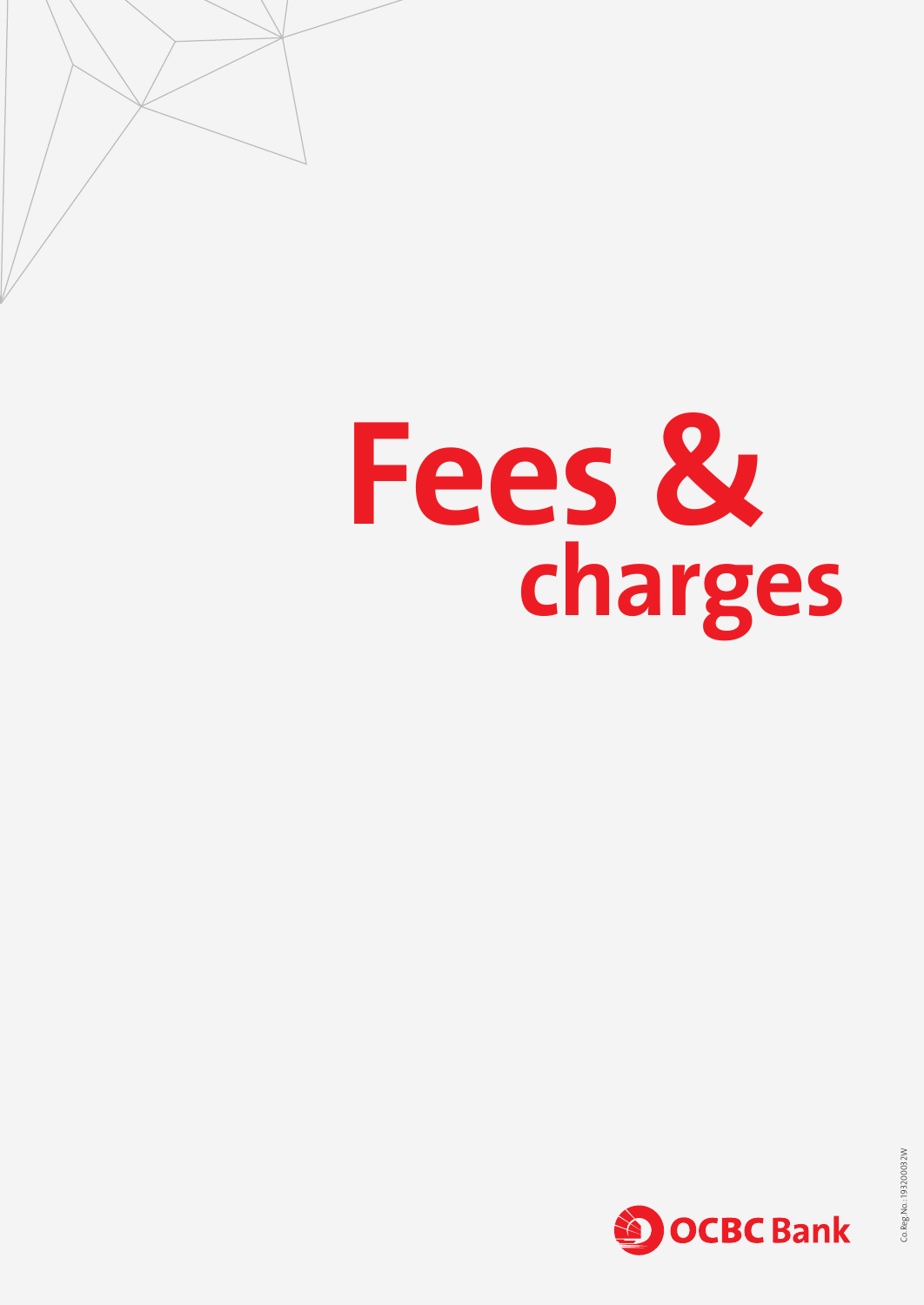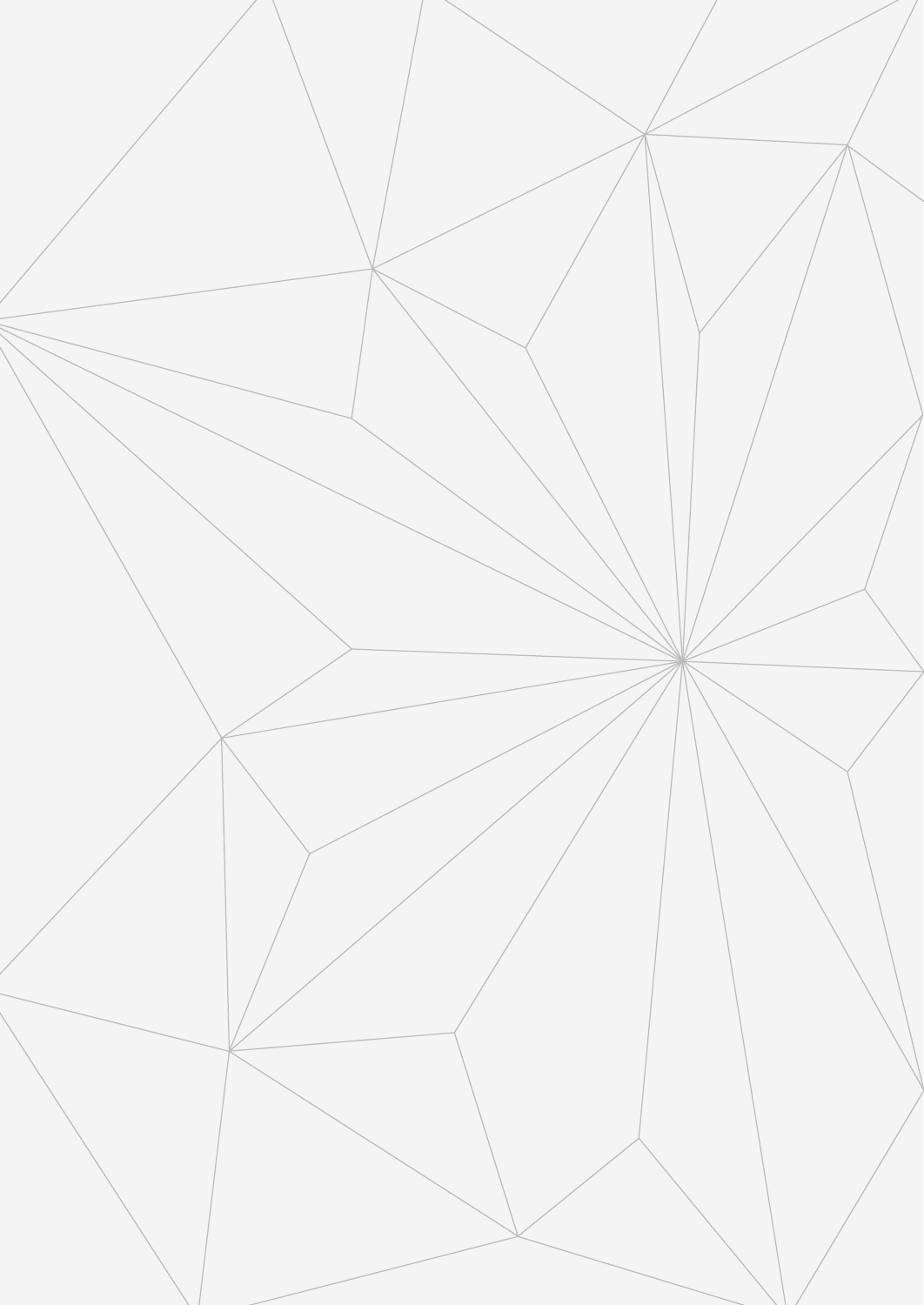# **Contents**

|    |                                                                          | Page No. |
|----|--------------------------------------------------------------------------|----------|
| 1. | <b>ACCOUNT CHARGES</b>                                                   | 02       |
|    | • SGD Deposit Accounts                                                   | 02       |
|    | • Global Deposit Accounts (Foreign Currency)                             | 04       |
|    | • Premier Banking Accounts                                               | 04       |
|    | • Private Banking Accounts                                               | 05       |
|    | • Other Account Fees                                                     | 05       |
| 2. | <b>CHEQUE CHARGES</b>                                                    | 06       |
|    | • Marked Cheques                                                         | 06       |
|    | • Foreign Currency Cheques                                               | 06       |
|    | • Returned Cheque Charges                                                | 06       |
|    | • Cheque Image Retrieval                                                 | 06       |
|    | • Loss of Cheque Book                                                    | 06       |
|    | • Stop Payment                                                           | 06       |
| 3. | <b>OVER-THE-COUNTER CHARGES</b>                                          | 07       |
|    | • Coin Charges                                                           | 07       |
|    | • Cash Charges                                                           | 07       |
|    | • Internal Funds Transfer/Multiple Deposits to Different Accounts        | 07       |
|    | 4. E-BANKING CHARGES                                                     | 08       |
|    | $\cdot$ ATM                                                              | 08       |
|    | • Cash Deposit Machine                                                   | 08       |
|    | • Phone Banking                                                          | 08       |
|    | • Online Banking                                                         | 08       |
|    | • Outward Remittances for Online Banking                                 | 08       |
| 5. | <b>REMITTANCES</b>                                                       | 09       |
|    | • Inward Remittances                                                     | 09       |
|    | • Outward Remittances                                                    | 09       |
|    | • Cancellations/Stop Payments/Amendments/Investigations                  | 10       |
|    | <b>6. OTHER SERVICES</b>                                                 | 11       |
|    | • GIRO and Standing Instructions                                         | 11       |
|    | • Standing Instructions (Telegraphic Transfer/Overseas Fund Transfer and |          |
|    | MEPS/Same-day Fund Transfer)                                             | 11       |
|    | • Safe Deposit Box                                                       | 11       |
|    | • Guarantees                                                             | 11       |
|    | • Retrieval of Documents/Statements                                      | 12       |
|    | • Audit Confirmation                                                     | 12       |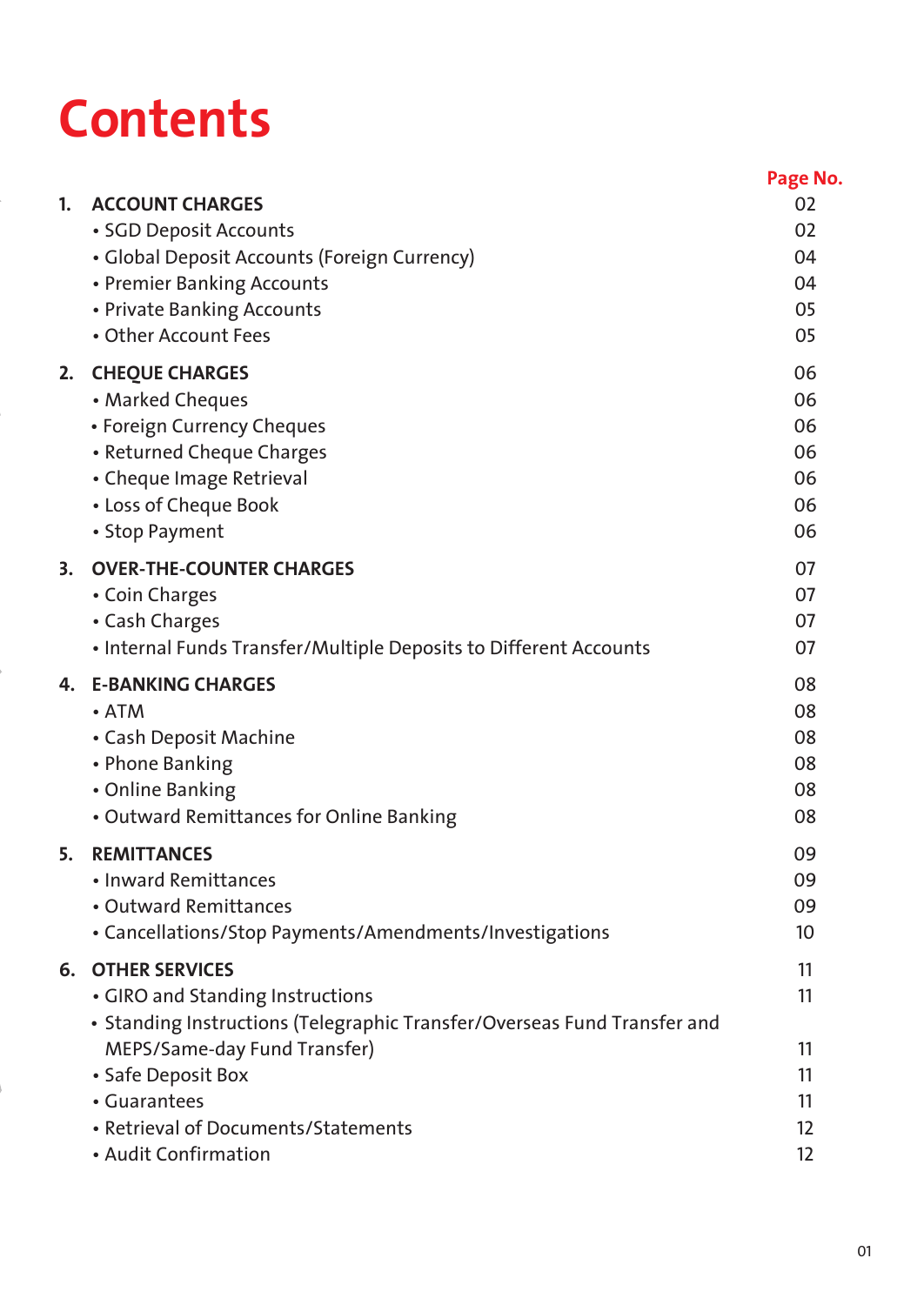#### **ACCOUNT CHARGES**

#### **SGD DEPOSIT ACCOUNTS**

#### **360 Account**

Minimum Initial Deposit S\$1,000

**Basic Bank Account<sup>1</sup>** Minimum Initial Deposit<br>Service Fee

Minimum Initial Deposit<br>Service Fee S\$2 per month if ave

Minimum Initial Deposit S\$1,000

With Debit Card:<br>Service Fee

Without Debit Card:<br>Service Fee

**FRANK Account** Minimum Initial Deposit<br>Service Fee S\$2

#### **Mighty Savers Account**

Minimum Initial Deposit S\$0 Service Fee Waived

#### **Monthly Savings Account**

Minimum Initial Deposit<br>Service Fee (For new accounts S\$2

**Passbook Savings Account** Minimum Initial Deposit<br>Service Fee S\$2 per

### **Personal Current Account**

Minimum Initial Deposit<br>Service Fee S\$7.50 r

Service Fee Service Fee States S\$2 per month if average daily balance for the month falls below S\$3,000. Waived for the first year<br>Issued upon request. S\$10 per cheque book Issued upon request, S\$10 per cheque book

S\$2 per month if average daily balance for the month falls below S\$500 **Bonus+ Account**

S\$2 per month if average daily balance for the month falls below S\$3,000 **EasiSave Account**

S\$10 per month if average daily balance for the month falls below S\$3,000 Account Fee States of balance)<br>
S\$2 per month (regardless of balance)<br>
S\$10 per cheque book S\$10 per cheque book

S\$7.50 per month if average daily balance for the month falls below S\$3,000 Account Fee States of balance)<br>
S\$2 per month (regardless of balance)<br>
S\$10 per cheque book S\$10 per cheque book

S\$2 per month if average daily balance for the month falls below S\$1,000 (waived if below 26 years old)

Service Fee (For new accounts S\$2 per month if average daily balance for the month<br>opened from 2 May 2018) falls below S\$500. Waived for the first year falls below S\$500. Waived for the first year

# $S$ \$2 per month if average daily balance for the month falls below  $S$ \$1.000

S\$7.50 per month if average daily balance for the month falls below S\$3,000 S\$10 per cheque book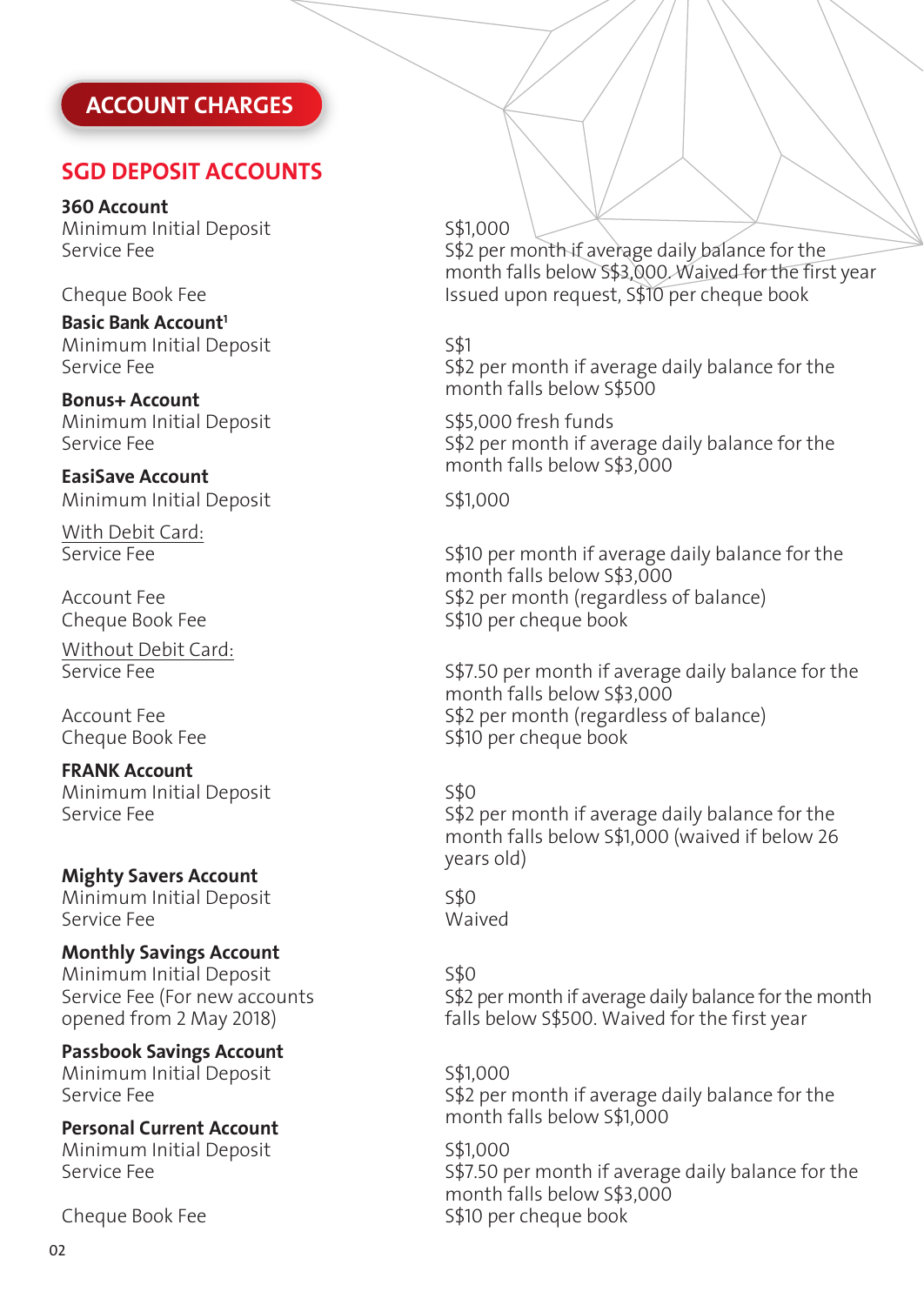#### **Statement Savings Account** Minimum Initial Deposit<br>Service Fee S\$2 per

# **Statement Savings Account**

Minimum Initial Deposit<br>Service Fee

#### **Islamic Banking Accounts**

**Al-Wadi'ah Savings Account** With and without Debit Card: Minimum Initial Deposit<br>Service Fee S\$2 per

#### **Al-Wadi'ah Current Account**

Minimum Initial Deposit<br>Service Fee S\$7.50 r

Cheque Book Fee States S\$10 per cheque book<br>Fee for Overdrawn Account S\$30 flat per overdraw

### **SGD Time Deposits**

Minimum Initial Deposit S\$5,000

S\$2 per month if average daily balance for the month falls below S\$1,000

(For new accounts opened from 2 July 2018)<br>S\$50.000 S\$50 per month if average daily balance for the month falls below S\$25,000

S\$2 per month if average daily balance for the month falls below S\$1,000

S\$7.50 per month if average daily balance for the month falls below S\$3,000<br>S\$10 per cheque book<br>S\$10 per cheque book S\$30 flat per overdrawn occurrence, charge in June and/or December of the year where applicable

1-12, 18, 24 and 36 months (shorter tenures available for higher amounts) Premature withdrawal fees applicable for withdrawal made prior to maturity

#### **No new account will be offered for the products listed below:**

**EasiSave Gold Account MoneyMax Account Yield PLUS Account**

**MOI Account Smart Parent Account Smart Senior Account Smart Savings Account**<br>Service Fee

**Private Bank Global Savings**

S\$10 per month if average daily balance for the month falls below S\$3,000<br>S\$2 per month (regardless) S\$2 per month (regardless) Account Fee States of the State States of balance)<br>Cheque Book Fee States of States States States States of States of balance) S\$10 per cheque book

> S\$2 per month if average daily balance for the month falls below S\$1,000

**Seniorate Account** S\$2 per month if average daily balance for the month falls below S\$500

No service fee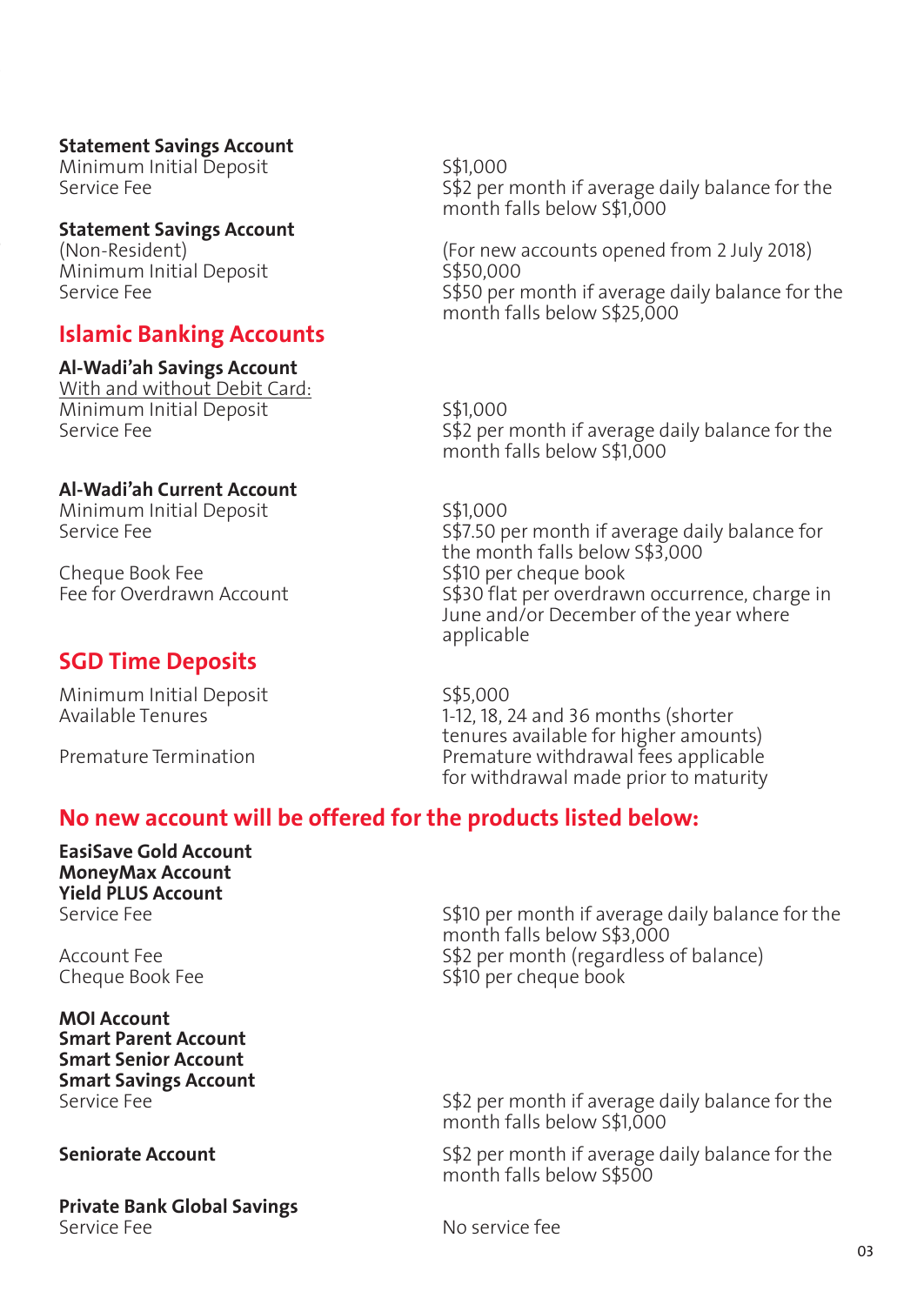### **GLOBAL DEPOSIT ACCOUNTS (FOREIGN CURRENCY)**

#### **Global Time Deposit Account**

Minimum Initial Deposit • USD5,000 • AUD5,000

(Important: Maturity instructions have to be given to the Bank 2 working days prior to maturity of Time Deposit to avoid premature termination fees.)

#### **Global Savings Account**

Minimum Initial Deposit • USD5,000 • AUD5,000 and Minimum Day End • EUR5,000 • HKD50,000 Balance to Earn Interest • CNH5,000 • NZD5,000<br>GBP5.000 • CHF5.000 • CHF5.000

- GBP5,000 CHF5,000<br>• CAD5.000 JPY500.000  $\cdot$  CAD5.000
- -
	-
	-
	-

Note: No new accounts will be offered for CHF and JPY.

#### **USD Chequing Account**

Minimum Initial Deposit US\$1,000

Service Fee **Example 20** US\$10 per month if daily average balance for the month falls below US\$1,000

#### **Others**

Foreign Currency Notes (subject to availability)

Deposit/Withdrawal in Minimum 1% commission-in-lieu of exchange<sup>2</sup> (subject to currency type)

### **PREMIER BANKING ACCOUNTS**

Please obtain a copy of the Premier Pricing Guide from a Premier Banking Centre or visit www.ocbc.com/premier

| $\cdot$ USD5,000 |
|------------------|
| F110F000         |

- 
- EUR5,000 HKD50,000
- JPY500,000 NZD5,000
	-
- GBP5,000 CHF5,000
	-

• CAD5,000 • CNH250,000<br>Available Tenures 1 2 3 6 9 and 12 months (shorte) 1, 2, 3, 6, 9 and 12 months (shorter tenures available for higher amounts)<br>Premature Termination extension and the system of the Premature withdrawal fees applicable Premature withdrawal fees applicable for withdrawal made prior to maturity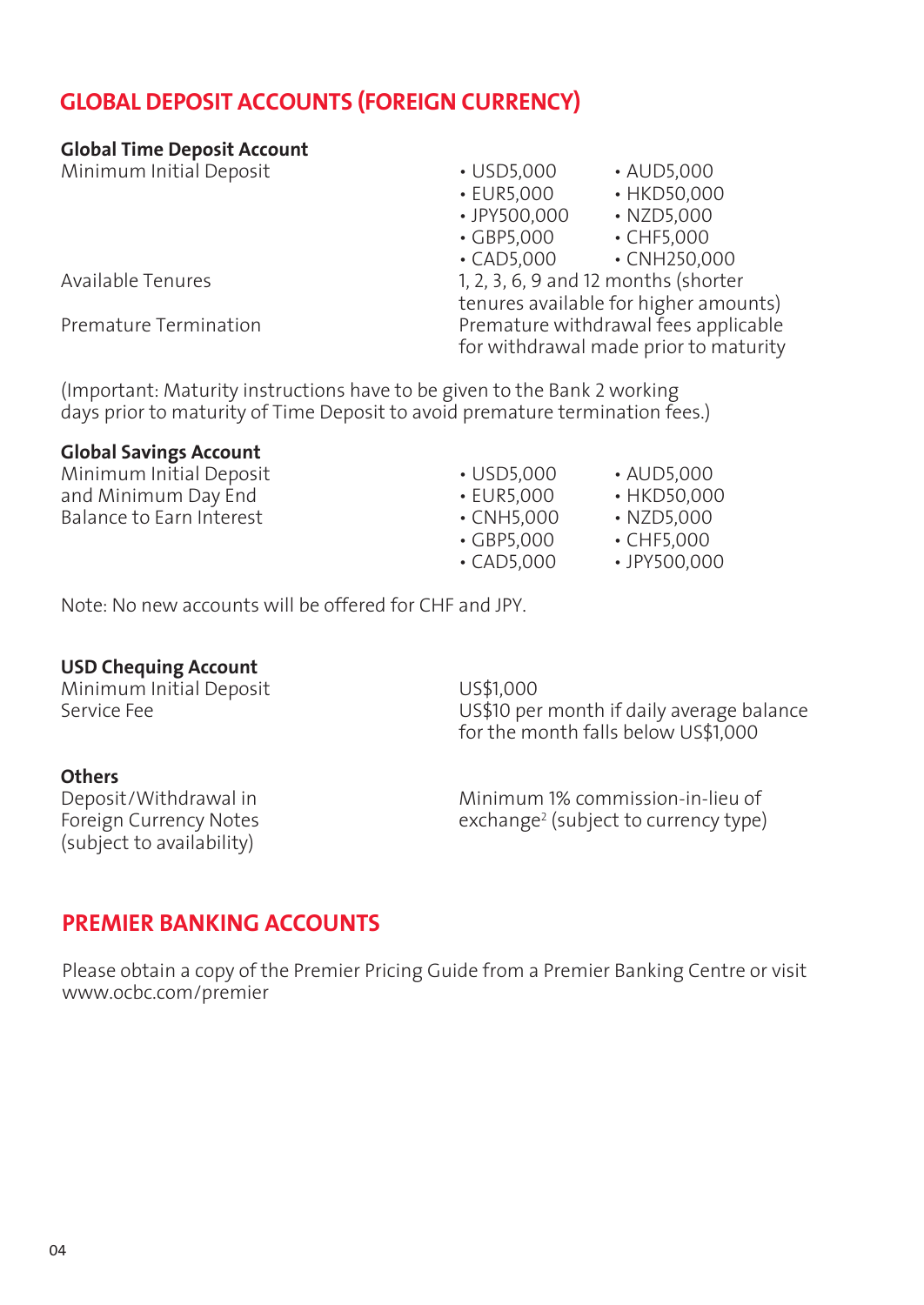#### **PRIVATE BANKING ACCOUNTS**

**Private Bank Statement Savings** 

S\$2 per month if average daily balance for the  $m$ onth falls below S\$1,000 – Waived

**Private Bank EasiSave**

S\$7.50 per month if average daily balance for the month falls below S\$3,000<br>S\$2 per month – Waived Account Fee S\$2 per month – Waived<br>
Cheque Book Fee S\$10 per cheque book – V S\$10 per cheque book – Waived

#### **OTHER ACCOUNT FEES**

Early Account Closure Fee S\$30 for SGD accounts<br>
for account closed within SS\$20 for foreign curre 6 months of opening

Replacement of Lost S\$15 per passbook Passbook

(Incidental overdraft charge<br>for accounts without limits)

US\$20 for foreign currency<br>accounts

- Excess Fee Prime + 4.75%p.a. on the excess (Incidental overdraft charge  $\blacksquare$ 
	- Minimum US\$5 or equivalent for foreign currency accounts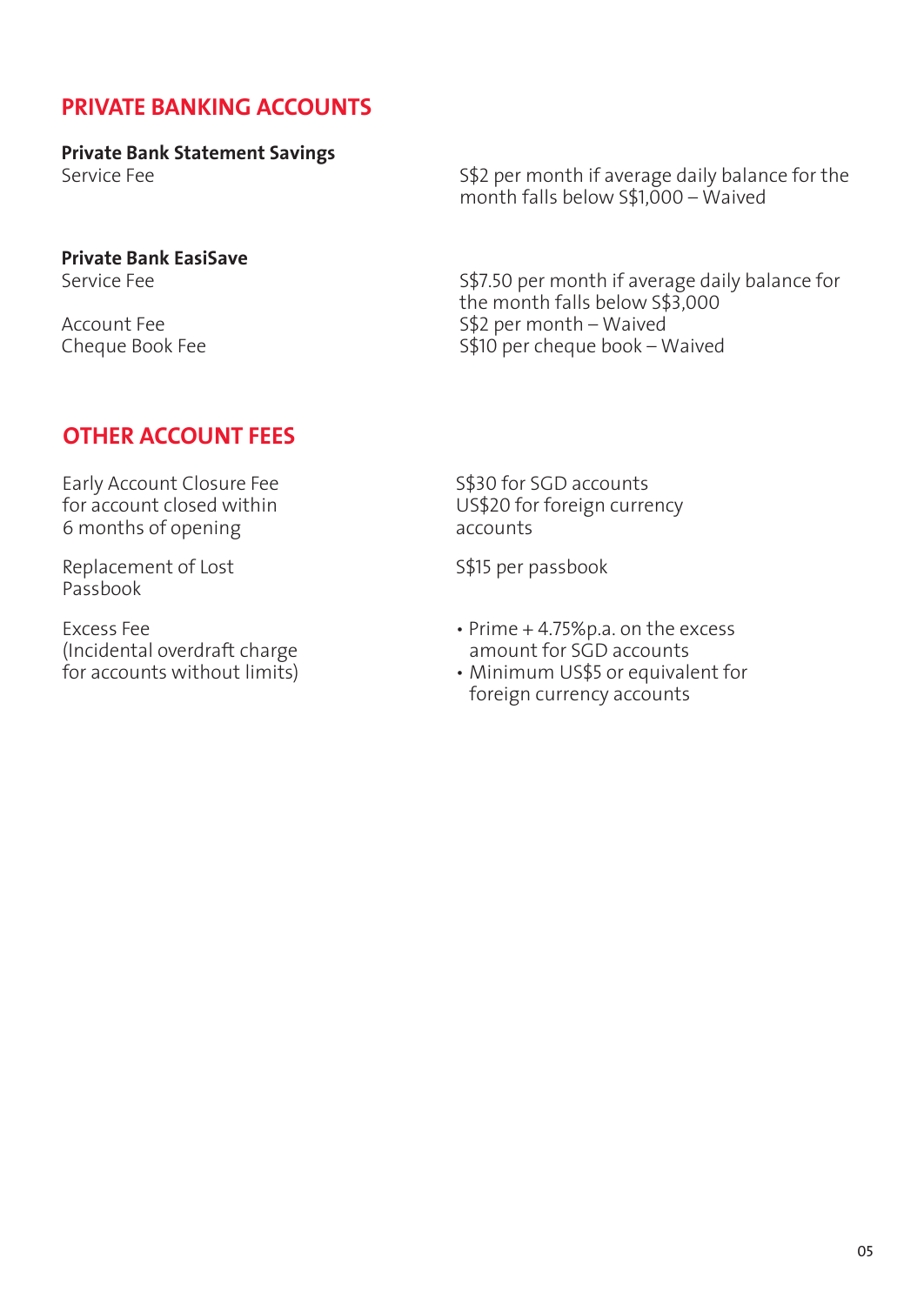

#### **MARKED CHEQUES**

Direct Marked Cheque<sup>3</sup>

S\$100 per cheque + Courier Charges (if applicable)

### **FOREIGN CURRENCY CHEQUES**

Cleared Locally:

- USD Cheques Drawn on Free Local Clearing Participating Banks
- Non-Participating Banks
- Sent for Overseas Clearing:<br>• In Other Currencies
- 

• Other Currency Cheques 1/8% commission (min S\$30, max S\$100)<br>and USD Drawn on the state of the Postage (if applicable) + Agent Fees + Postage (if applicable) + Agent Fees<br>(if applicable)

> $1/8\%$  commission (min S\$30, max S\$100) + Postage (if applicable) + Agent Fees (if applicable)

#### **RETURNED CHEQUE CHARGES**

Outward Returned<br>
Cheques (SGD)<br>
S\$40 per returned cheque (due to cheque (due to cheques (SGD) Cheques (SGD) insufficient funds or post-dated)<br>Outward Returned in the US\$40 per cheque (due to insufficient Outward Returned The US\$40 per cheque (due to insufficient<br>
Cheques (USD) Cheques (USD) contract to insufficient<br>
Cheques (USD) contract to insufficient to insufficient to insufficient to insufficient to insufficient to in

#### **CHEQUE IMAGE RETRIEVAL**

funds/technical reasons) Cheque Image Retrieval S\$21.40 (inclusive of S\$1.40 GST) for retrieval

 of less than 1 year ago S\$32.10 (inclusive of S\$2.10 GST) for retrieval between 1 and 3 years ago S\$53.50 (inclusive of S\$3.50 GST) for retrieval of more than 3 years ago

Note: For each urgent cheque image retrieval (within 7 business days), an additional charge of S\$21.40 (inclusive of S\$1.40 GST) will be levied.

### **LOSS OF CHEQUE BOOK**

Loss of Cheque Book (SGD)<br>• Report via Branch

- 
- Report via Phone Banking/ Online Banking

\$\$60 per cheque book<br>\$\$30 per cheque book

Loss of Cheque Book (USD) US\$30 per cheque book

#### **STOP PAYMENT**

Stop Payment (SGD)

- 
- Report via Phone Banking/ Online Banking Stop Payment (USD) US\$30 per cheque

• Report via Branch S\$30 per cheque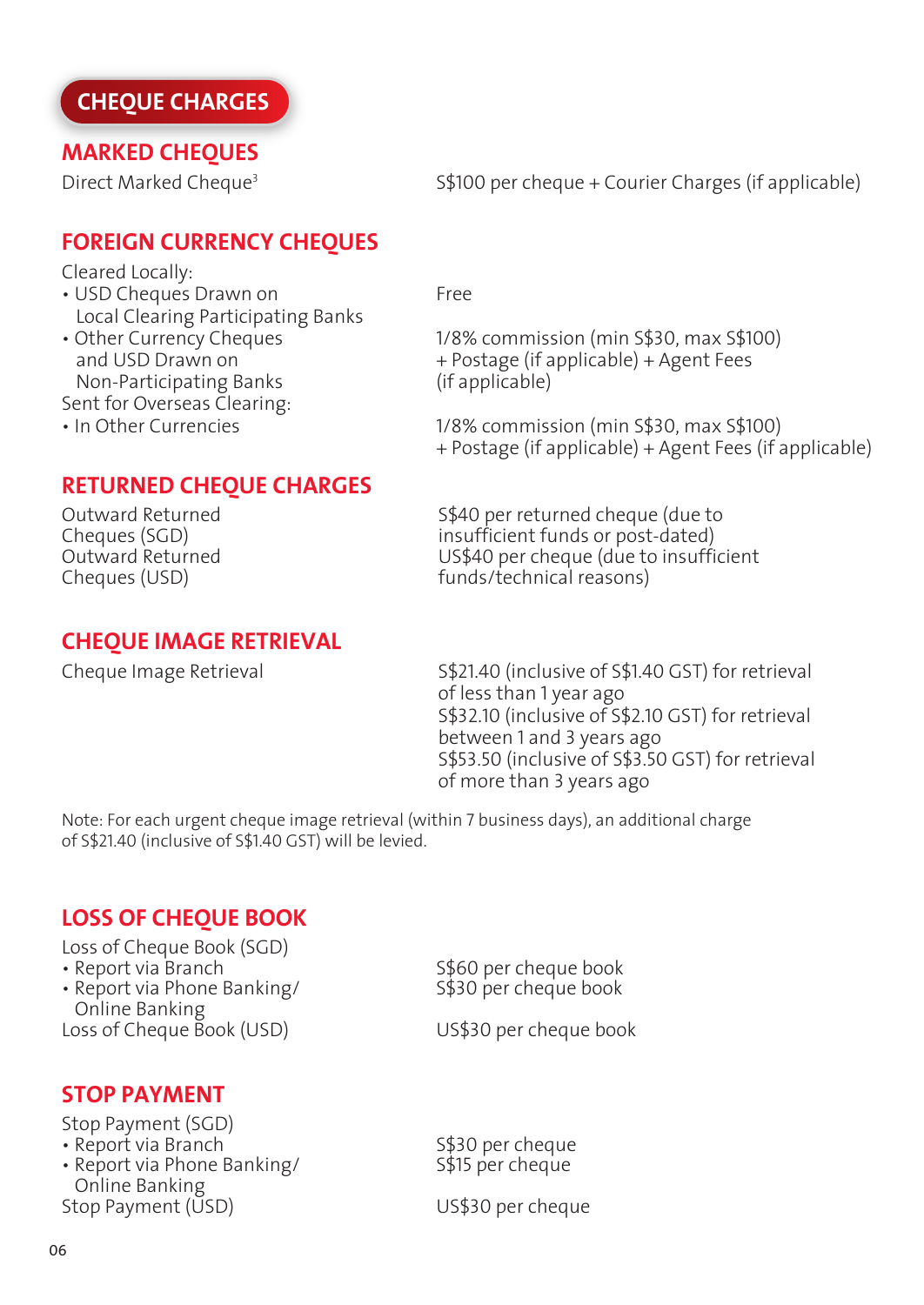### **OVER-THE-COUNTER CHARGES**

#### **COIN CHARGES**

Coin Deposit S\$1.50 for every 100 coins deposited or part thereof<br>Coin Withdrawal G\$1.50 for every S\$50 with S\$1.50 for every S\$50 withdrawn or part thereof Coin Exchange S\$1.50 for every S\$50 exchanged or part thereof

Note: Coins deposited may not be credited into the relevant account on the same day of deposit. Our coin deposit and exchange services are available every Tuesday and Thursday during the following hours: 3.00pm to 5.00pm (Sunday Banking branches\*, City Square, Holland Village, Paya Lebar Square, Suntec City, Sun Plaza, White Sands) and 9.30am to 11.30am (all other branches).

\*Please refer to www.ocbc.com to view the list of Sunday Banking branches.

# **CASH CHARGES**

Deposit of unsorted/folded notes

First S\$20,000 per day – free; every subsequent deposit of S\$10,000 or part thereof – S\$10

For faster processing of notes deposited, please follow the guidelines below. Otherwise, an additional S\$50 fee will be levied.

1. Sort the notes by denomination and arrange them with the front side facing up, unfolded;

2. Separate the notes into paper and polymer types, then pack them using rubber bands in 100-piece bundles of the same denomination;

3. Bundle loose notes (ie fewer than 100 pieces per denomination) together, sorted by denomination, and stack them upwards from the largest-sized notes (at the bottom) to the smallest (at the top).

#### **INTERNAL FUNDS TRANSFER / MULTIPLE DEPOSITS TO DIFFERENT ACCOUNTS**

(per customer basis, aggregated across all accounts of the customer)

#### **Per visit**

For funds transfer made at any OCBC branch counter to any OCBC Singapore accounts: First 3 transactions<br>4<sup>th</sup> transaction onwards **Free** S\$5 t 5\$5 per transaction

Charges are applicable per submission over the counters. Examples of internal funds transfer include single cheque deposit for crediting to multiple OCBC accounts, or instructions at our branch counter to transfer funds to multiple OCBC accounts.

#### **ALL OVER-THE-COUNTER TRANSACTIONS**

#### **Per calendar month**

 $1 - 20$ <sup>th</sup> transaction per month: Free 21<sup>st</sup> transaction onwards: S\$3 per transaction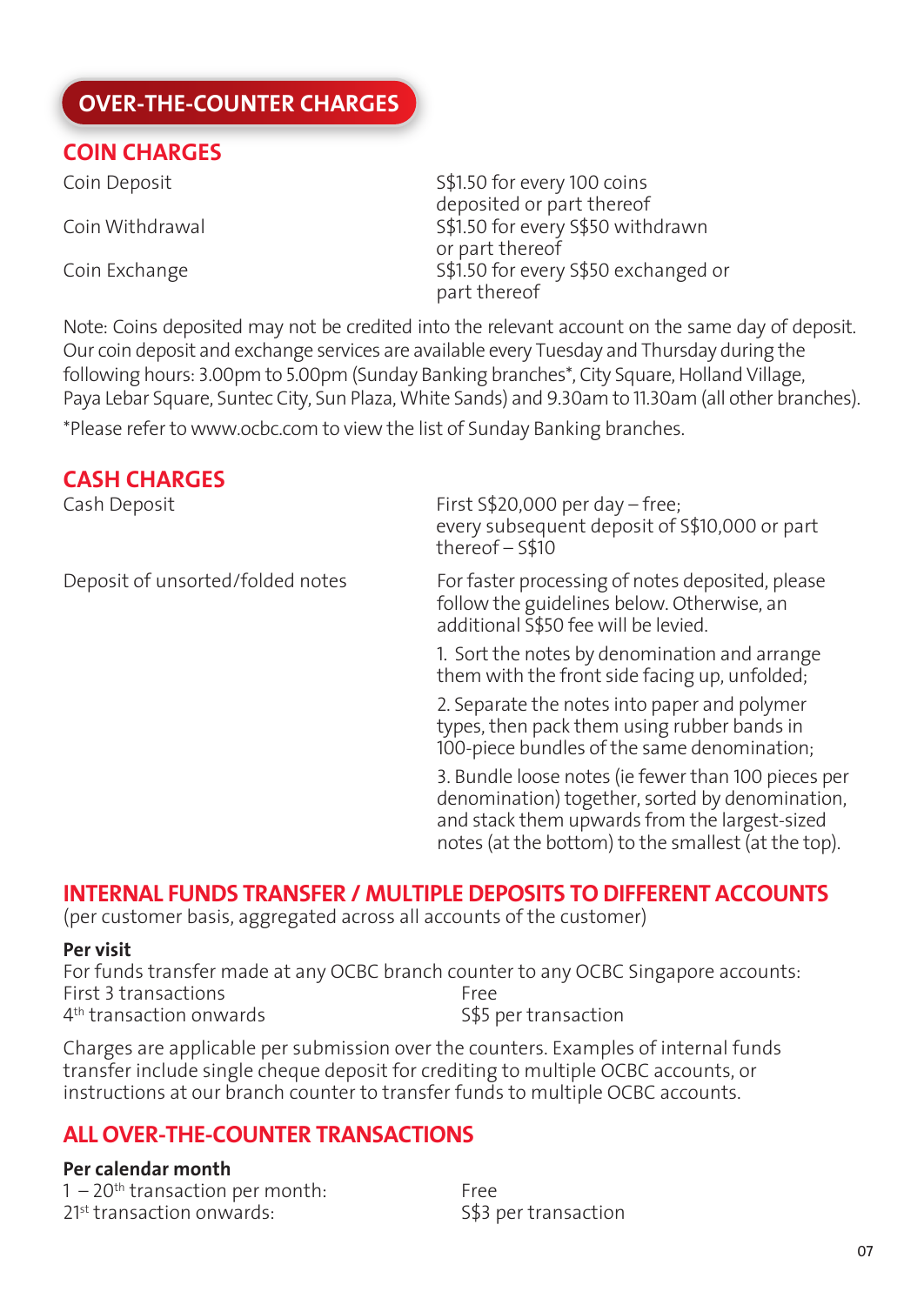#### **E-BANKING CHARGES**

#### **ATM**

Coin Deposit Fee S\$0.012 per coin<sup>4</sup> (with effect from 27 April 2018) (Total fee rounded to the nearest 1 cent) Card Replacement Fee • Lost/Stolen Card S\$5 per card • Damaged Card Free Shared ATM Waived OCBC Wing Hang ATMs in Hong Kong and Macau Free OCBC Malaysia ATMs in Malaysia Free OCBC NISP ATMs in Indonesia Free Participating MEPS ATM in Malaysia<sup>5</sup><br>Other ATMs in China and other S\$5 per withdrawal Other ATMs in China and other 1) Nominal service charge of 3% is levied on the<br>1) Nominal service 5\$ equivalent of the amount withdrawn (min S S\$ equivalent of the amount withdrawn (min S\$5 and max S\$20 per transaction) 2) Administrative fee of 2.25% of the foreign currency transaction<sup>6</sup> 3) Additional service fee, which may vary from

bank to bank, may be imposed by the ATM bank

For more information on ATM fees and charges, please visit www.ocbc.com

#### **Cash Deposit Machine**

# **Cash Deposit via ATMs**

**Phone Banking** Funds Transfer to Other Bank S\$0.50 per returned item

Cash Deposit (Card-less) Free. Maximum 5 deposits per account per day<br>Cash Deposit (with Card) Free. Maximum \$100,000 per account per day Free. Maximum \$100,000 per account per day

**Online Banking** Funds Transfer to Other Bank<br>2FA Hardware Token Replacement Fee S\$20 per token 2FA Hardware Token Replacement Fee

#### **Outward Remittances for Online Banking**

**Telegraphic Transfer/Overseas Fund Transfer Account Holder:**

#### **Account Holder:**

Debit from FCY Accounts (with Foreign Exchange)

#### **Account Holder:**

Debit from FCY Accounts (without Foreign Exchange)

#### **MEPS (MAS Electronic Payment System)/**

**Same-day Fund Transfer**

Out-going Payments S\$5

08

Same/Third Party: 1/8% commision (min. S\$10, max. S\$100) + Agent fee (if applicable): fixed fee based on remitting currency<sup>6</sup> + Cable Charge (flat fee of S\$20)

Same/Third Party: 1/8% commission (min S\$10, max S\$120) + Agent fee (if applicable): fixed fee based on remitting currency + Cable Charge (flat fee of S\$20)

Same/Third Party: 1/8% commission (min S\$10, max S\$120) and 1/8% commission-in-lieu of exchange (min S\$25, max S\$120) + Agent fee (if applicable): fixed fee based on remitting currency + Cable Charge (flat fee of S\$20)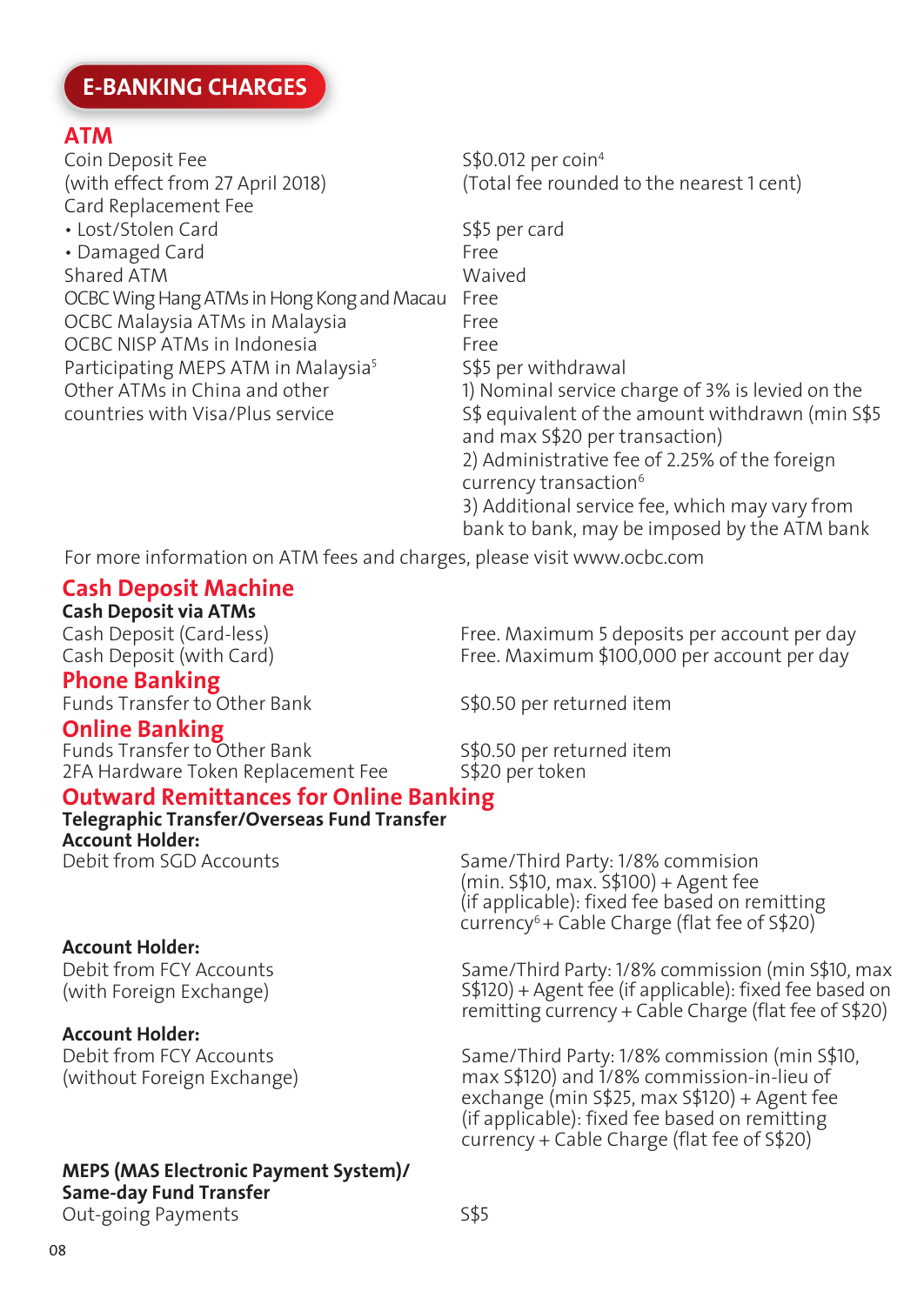### **REMITTANCES**

#### **Inward Remittances**

| Free<br>S\$10                                                                                                      |
|--------------------------------------------------------------------------------------------------------------------|
| Free                                                                                                               |
| Free<br>1/8% commission (min S\$30)<br>+ Agent Fees (if applicable)<br>+ Postage (if applicable)                   |
| 5% or £7.00, whichever is higher<br>(Thomas Cook Travellers' cheque only)<br>JPY200 per Traveller's Cheque<br>Free |
|                                                                                                                    |

#### **Outward Remittances**

#### **Telegraphic Transfer/Overseas Fund Transfer**

These fees will apply to SGD and Foreign Currency account withdrawals made to third party and same party including savings, current, call and time deposits.

| Account Holder:<br>• Withdrawal from SGD Accounts                      | 1/8% commission (min S\$10, max S\$100) +<br>Agent Fee (if applicable):<br>fixed fee based on remitting currency <sup>7</sup><br>+ Cable Charge (flat fee of S\$20)                                                                                 |
|------------------------------------------------------------------------|-----------------------------------------------------------------------------------------------------------------------------------------------------------------------------------------------------------------------------------------------------|
| • Withdrawal from Foreign Currency<br>Account Without Foreign Exchange | 1/8% commission (min S\$10, max S\$120)<br>+1/8% commission-in-lieu of exchange <sup>2</sup><br>(min S\$25, max S\$120)<br>+ Agent Fee (if applicable): fixed fee based<br>on remitting currency <sup>7</sup><br>+ Cable Charge (flat fee of S\$20) |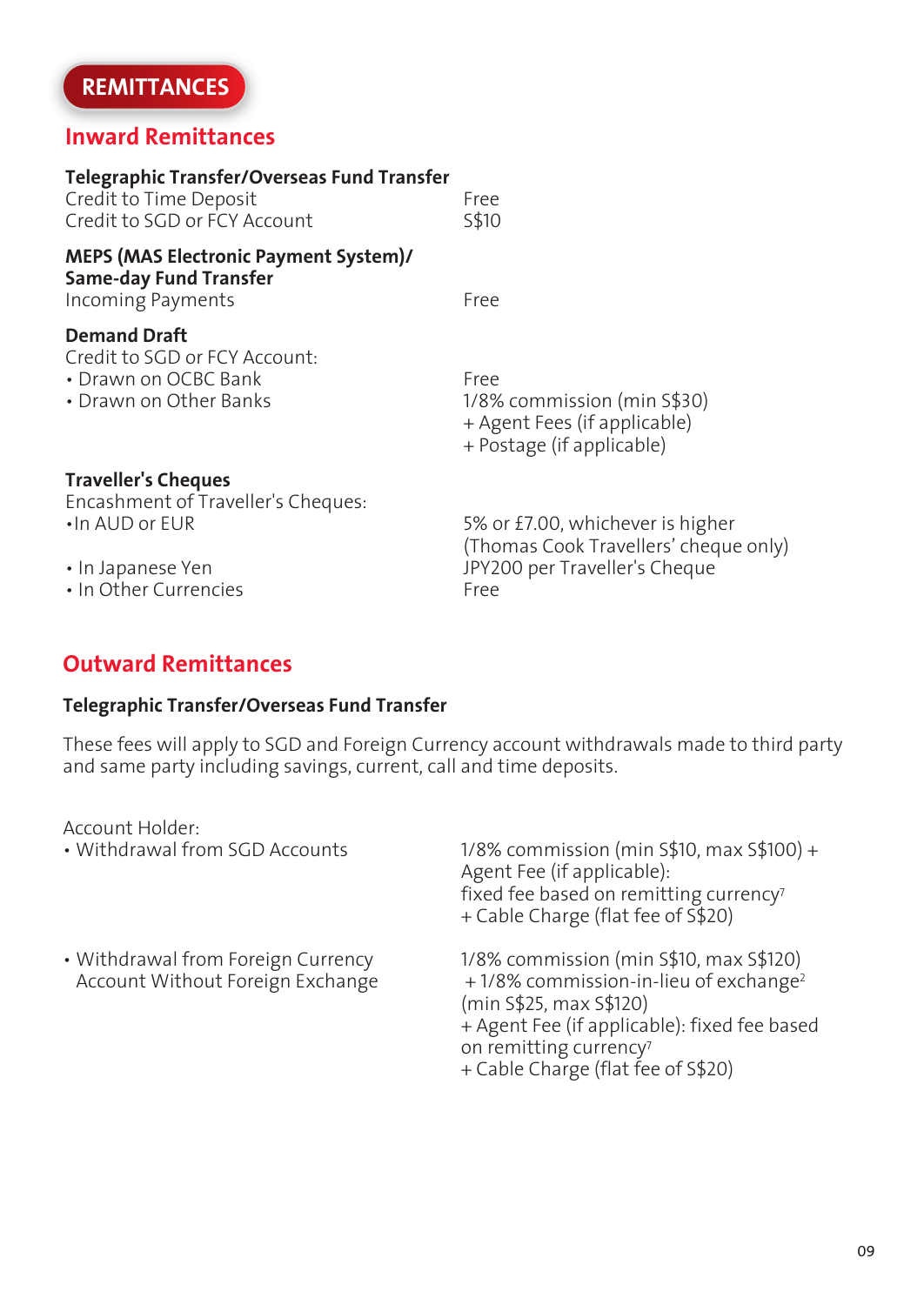| • Withdrawal from Foreign Currency<br>Account With Foreign Exchange           | $1/8\%$ commission (min S\$10, max S\$120)<br>+ Agent Fee (if applicable): fixed fee based<br>on remitting currency <sup>7</sup><br>+ Cable Charge (flat fee of S\$20)                                                                                 |
|-------------------------------------------------------------------------------|--------------------------------------------------------------------------------------------------------------------------------------------------------------------------------------------------------------------------------------------------------|
| • Withdrawal from Foreign<br><b>Currency Time Deposits</b>                    | $1/8\%$ commission (min S\$10, max S\$120)<br>+1/8% commission-in-lieu of exchange <sup>2</sup><br>(min S\$25, max S\$120)<br>+ Agent Fee (if applicable): fixed fee based<br>on remitting currency <sup>7</sup><br>+ Cable Charge (flat fee of S\$20) |
| <b>Cashier's Orders</b><br>Account Holder:                                    |                                                                                                                                                                                                                                                        |
| • Payable to Account Holder's<br>own name                                     | Free                                                                                                                                                                                                                                                   |
| • Payable to 3rd Party's name                                                 | S\$5                                                                                                                                                                                                                                                   |
| <b>MEPS (MAS Electronic Payment System)/</b><br><b>Same-day Fund Transfer</b> |                                                                                                                                                                                                                                                        |
| Out-going Payments                                                            | S\$20                                                                                                                                                                                                                                                  |

#### **Demand Draft**

These fees will apply to SGD and Foreign Currency account withdrawals made to third party and same party including savings, current, call and time deposits.

| Account Holder:                                                        | $1/8\%$ commission (min S\$15, max S\$100) +                                                                                                             |
|------------------------------------------------------------------------|----------------------------------------------------------------------------------------------------------------------------------------------------------|
| • Withdrawal from SGD Accounts                                         | Postage (if applicable)                                                                                                                                  |
| • Withdrawal from Foreign Currency<br>Account without Foreign Exchange | 1/8% commission (min $S$10$ , max $S$120$ ) +<br>1/8% commission-in-lieu of exchange <sup>2</sup><br>$(min S$25, max S$120)+$<br>Postage (if applicable) |
| • Withdrawal from Foreign Currency                                     | $1/8\%$ commission (min S\$10, max S\$120) +                                                                                                             |
| Account with Foreign Exchange                                          | Postage (if applicable)                                                                                                                                  |

### **Cancellations/Stop Payments/Amendments/Investigations**

| <b>Cancellations</b>       |                                                                               |
|----------------------------|-------------------------------------------------------------------------------|
| Cashier's Order            | S\$5 per Cashier's Order                                                      |
| Demand Draft               |                                                                               |
| • SGD Account              | $$10$ per draft + Agent Fee (if applicable)<br>+ Cable Charge (if applicable) |
| • Foreign Currency Account | US\$5 per draft + Agent Fee (if applicable)<br>+ Cable Charge (if applicable) |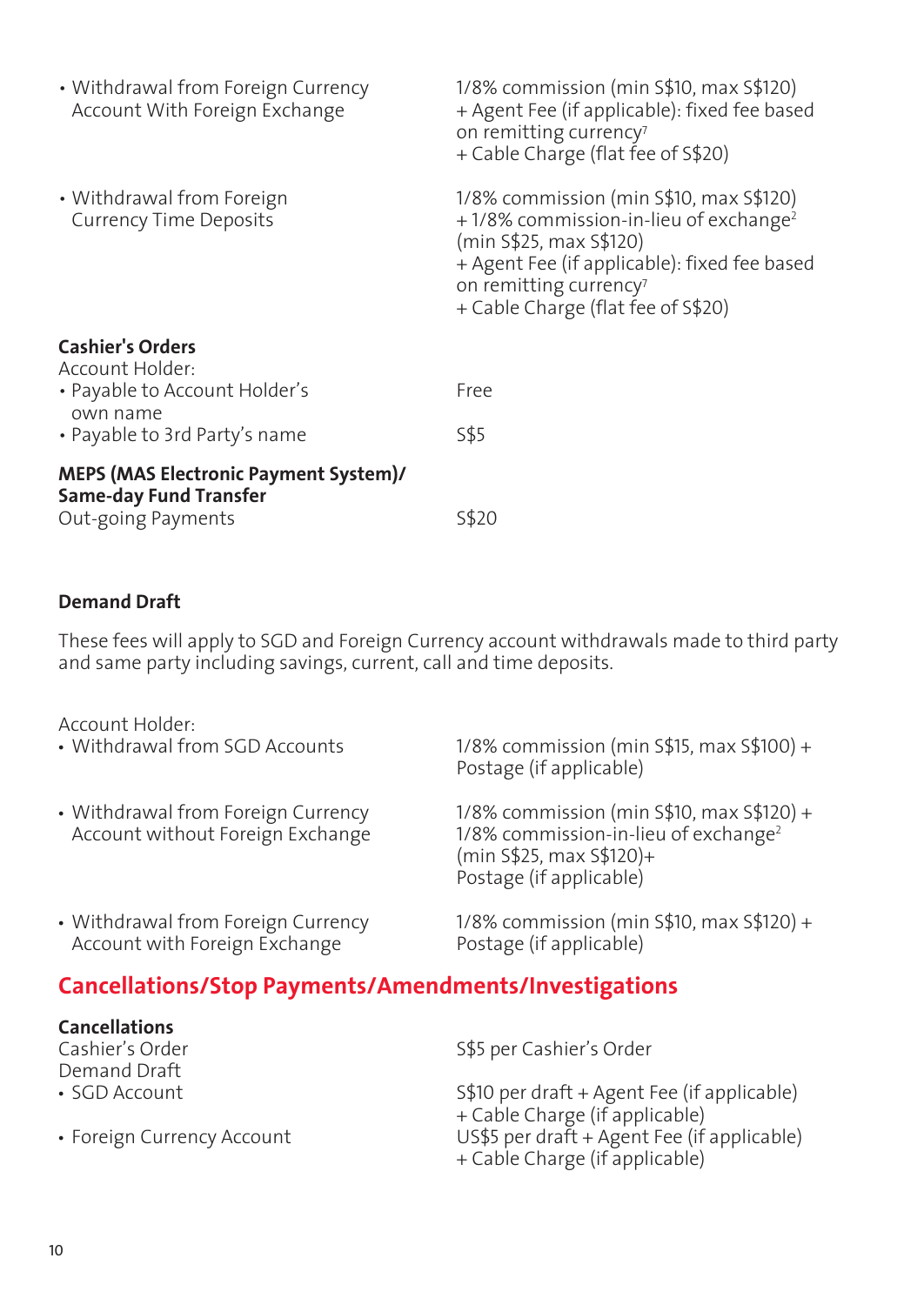## **Stop Payments**

Demand Draft

S\$20 per Cashier's Order

• SGD Account S\$20 per draft + Agent Fee (if applicable) + Cable Charge (if applicable)<br>Cable Charge (if applicable) versus per draft + Agent Fee US\$10 per draft + Agent Fee (if applicable) + Cable Charge (if applicable)

**Amendments/Investigations/Cancellations** Overseas Fund Transfer

Agent Fee (if applicable) + Cable Charge<br>(flat fee of S\$20)

#### **OTHER SERVICES**

#### **GIRO and Standing Instructions**

| GIRO Standing Instruction |
|---------------------------|
| Outward GIRO Return       |
| Inward GIRO Return        |

S\$10 per transaction S\$10 per item S\$0.50 per item

#### **Standing Instructions (Telegraphic Transfer/ Overseas Fund Transfer and MEPS/Same-day Fund Transfer)**

Set-up Charge S\$10 Note: Standard charges apply per section "Outward Remittances" in this Pricing Guide – Personal

| Amendment/Cancellation | S\$10 |
|------------------------|-------|
| Rejected items due to  | S\$30 |
| insufficient funds     |       |

#### **Safe Deposit Box8**

| Key Deposit (Refundable upon<br>return of keys)<br>Lost Key Charges: | S\$150                                          |
|----------------------------------------------------------------------|-------------------------------------------------|
| Loss of 1 key                                                        | S\$160.50 (inclusive of S\$10.50 GST)           |
| Loss of 2 keys                                                       | S\$214 (inclusive of S\$14 GST)                 |
| Late Payment Fees                                                    | S\$20                                           |
| Safe Custody Fee                                                     | S\$160.50 per annum (inclusive of S\$10.50 GST) |
| Force Opening Charges                                                | S\$107 (inclusive of S\$7 GST)                  |

#### **Guarantees**

| <b>Banker's Guarantee</b>  |                                   |
|----------------------------|-----------------------------------|
| <b>Issuance Commission</b> | 1.5% per annum (minimum 1 year or |
| (New/Renewal)              | S\$150, whichever is higher)      |
| Amendment (Increase in     |                                   |
| Amount/Extension)          |                                   |

Other Amendments S\$100 per amendment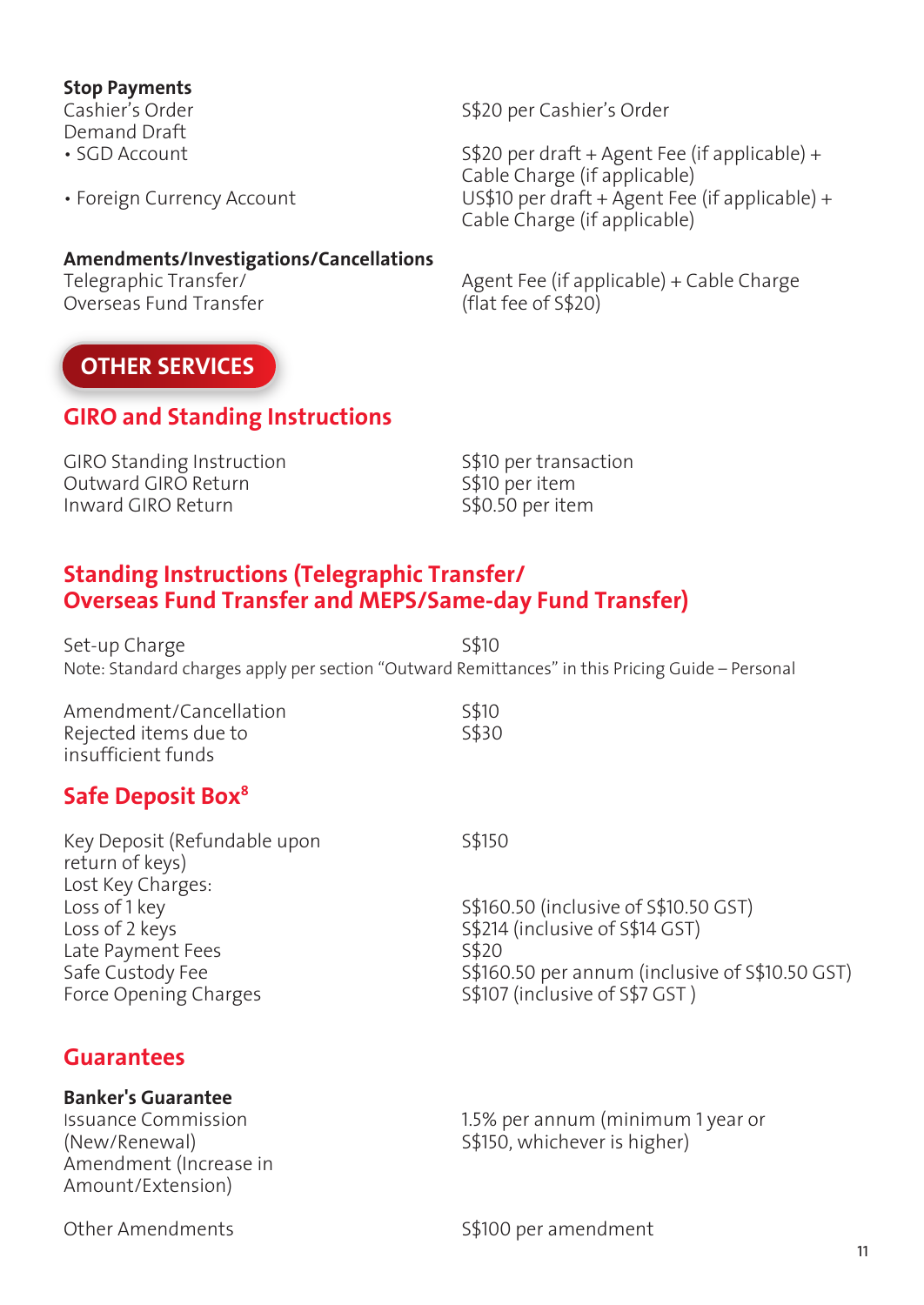#### **Retrieval of Documents/Statements**

Retrieval Charges<sup>9</sup> (for each document/monthly statement)

Current and previous month Free (statement only)<br>  $\langle$ 1 vear
S\$20  $<$ 1 year  $\frac{1}{2}$  year to 3 years S\$30<br>S\$30 areas to 6 years S\$50  $>3$  years to 6 years

for OCBC Premier Banking and Private Bank Customers only)

>6 years S\$100 (Payment to be collected upon retrieval request) S\$385.20 per year (inclusive of S\$25.20 GST)

### **Audit Confirmation**

Non-Borrowing Customer S\$30 per confirmation Borrowing Customer<br>• with retail accounts • with retail accounts S\$50 per confirmation<br>• without retail accounts S\$53.50 per confirmation Letter of Reference/Foreign S\$30 per request Endorsement (non-loans related) Endorsement (loans related)

Tracers/Investigations Cable Charges apply

S\$53.50 per confirmation (inclusive of S\$3.50 GST)

S\$32.10 per request (inclusive of S\$2.10 GST)

S\$4 per cheque (for customers below 62 years old)

1 Available for customers with a monthly income of less than S\$2,000.

- <sup>2</sup> Commission-in-lieu of exchange is applicable when there is no foreign exchange involved.
- <sup>3</sup> For OCBC Bank Cheques, service is not available on Sundays and Public Holidays.
- 4 Waived for accounts under the Mighty Savers programme.
- 5 Applicable to ATM and Debit Cards only.

6 Foreign currency transactions are converted to local currency based on the rate determined by the respective card associations. Costs incurred by the Bank due to this currency conversion, together with the administrative fee will be charged to your card account as part of the foreign currency transaction.

7 For Telegraphic Transfer in JPY, the fixed agent fee is applicable only for amounts up to JPY100 million. For amounts more than JPY100 million, both fixed agent fee and 3rd party bank charges are applicable.

8 For more details on our Safe Deposit Boxes, please contact OCBC Bank Customer Service at 1800 363 3333.

9 Includes monthly SGD/FCY statement of account, SGD/FCY time deposit interest statements and advices, deposit/withdrawal/debit/credit vouchers, savings accounts details. Consolidated statement for passbook savings is not chargeable. (Retrieval charges debited from FCY accounts will be based on the prevailing buying TT rate applicable.)

#### **Information is accurate as of 30 January 2019 and subjected to change from time to time.**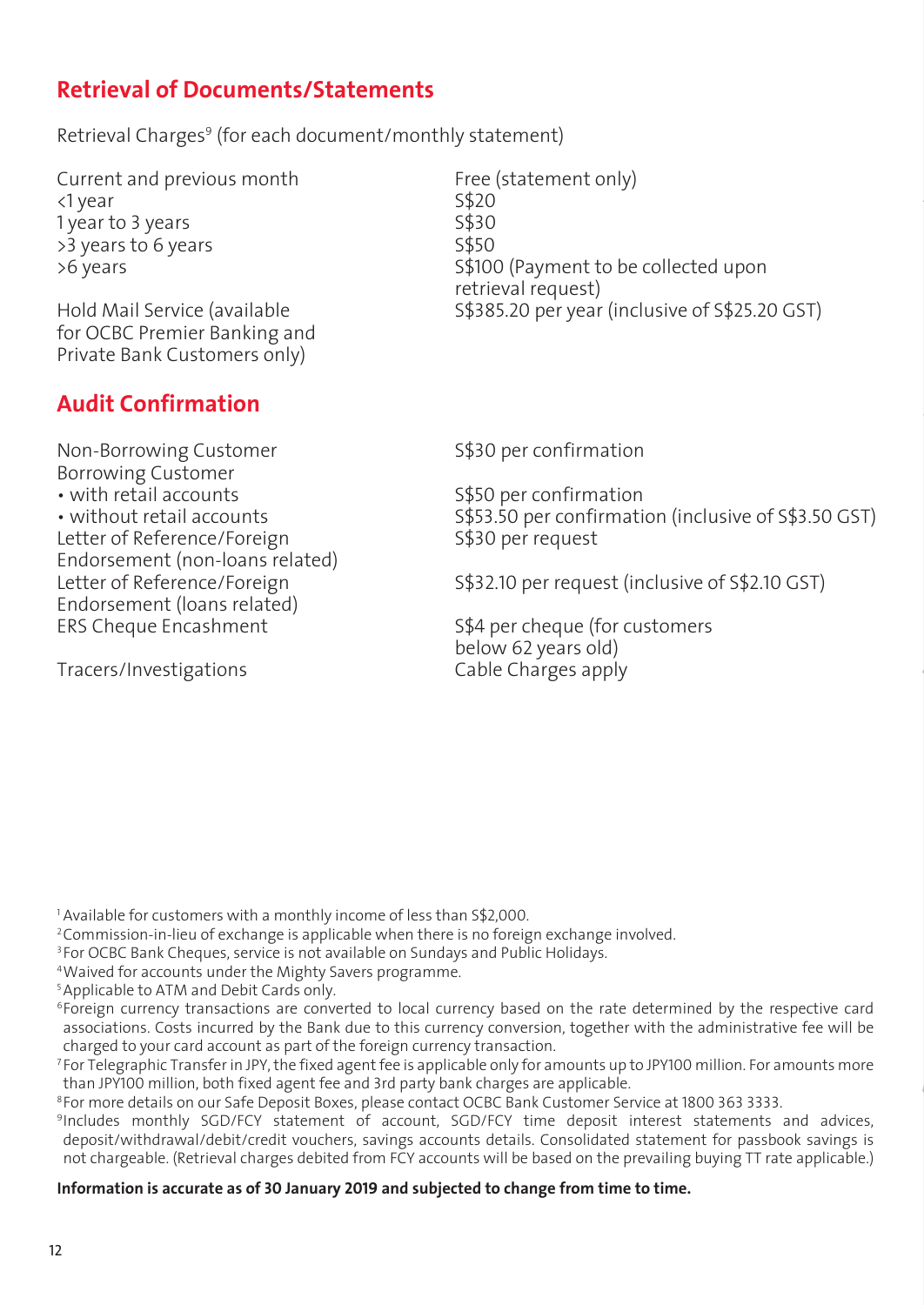